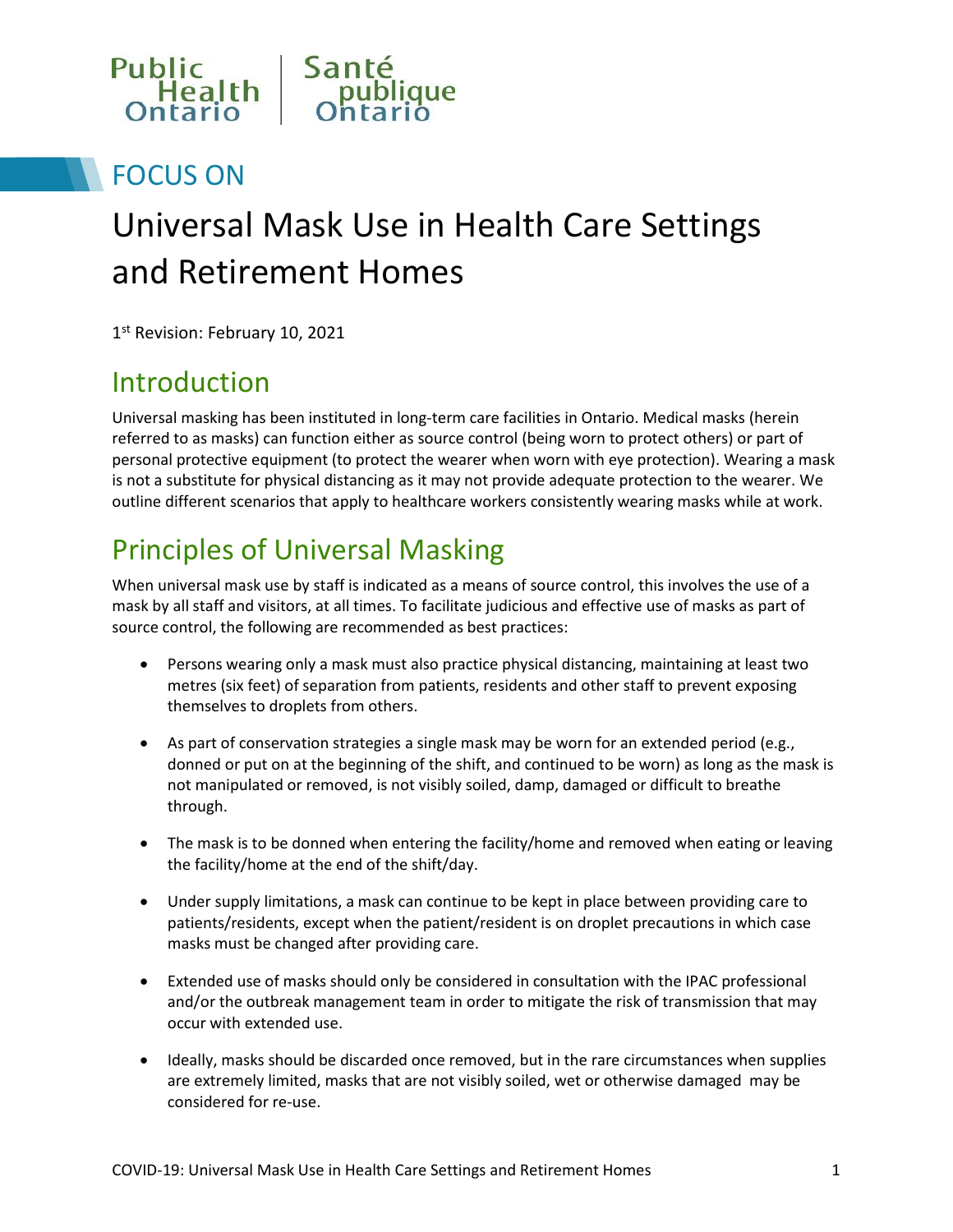- After use, masks are to be handled in a manner that minimizes the potential for cross-contamination.
- If a mask must be re-used, keep it from being contaminated by storing it in a clean paper bag, or in a cleanable container with a lid. This is preferable to placing a used mask on a paper towel while eating or drinking.
- Paper bags are to be discarded after each use. Reusable containers are to be cleaned and disinfected after each use. Bags and containers are to be labelled with the individual's name to prevent accidental misuse.
- Hand hygiene is to be performed before putting on and after removing or otherwise handling masks.

# Universal Masking Scenarios

\*Perform hand hygiene before and after every resident interaction.

\*Scenarios assume that a personal risk assessment will be conducted before every patient/resident interaction.

| <b>Scenarios - with</b><br>universal masking                                    | Any personal<br>protective<br>equipment?                                      | Change my mask?                                                          | Change my gown,<br>gloves and eye<br>protection? | Re-use of mask?                                                                                                                         |
|---------------------------------------------------------------------------------|-------------------------------------------------------------------------------|--------------------------------------------------------------------------|--------------------------------------------------|-----------------------------------------------------------------------------------------------------------------------------------------|
| Direct patient/resident<br>care and no Additional<br>Precautions                | $\square$ Yes<br>⊠ No<br>Mask only for<br>source control                      | If wet,<br>contaminated, or<br>hard to breathe<br>through, or<br>removed | Not applicable                                   | Only in extreme<br>shortage.<br>Perform hand<br>hygiene before<br>and after<br>touching mask<br>and store mask<br>in clean paper<br>bag |
| Direct care (< 2m) for<br>patient/resident on<br>Droplet/Contact<br>Precautions | ⊠ Yes<br>$\Box$ No<br>Requires gown,<br>gloves, eye<br>protection and<br>mask | Yes, upon leaving<br>room                                                | Yes, upon leaving<br>the room                    | <b>No</b>                                                                                                                               |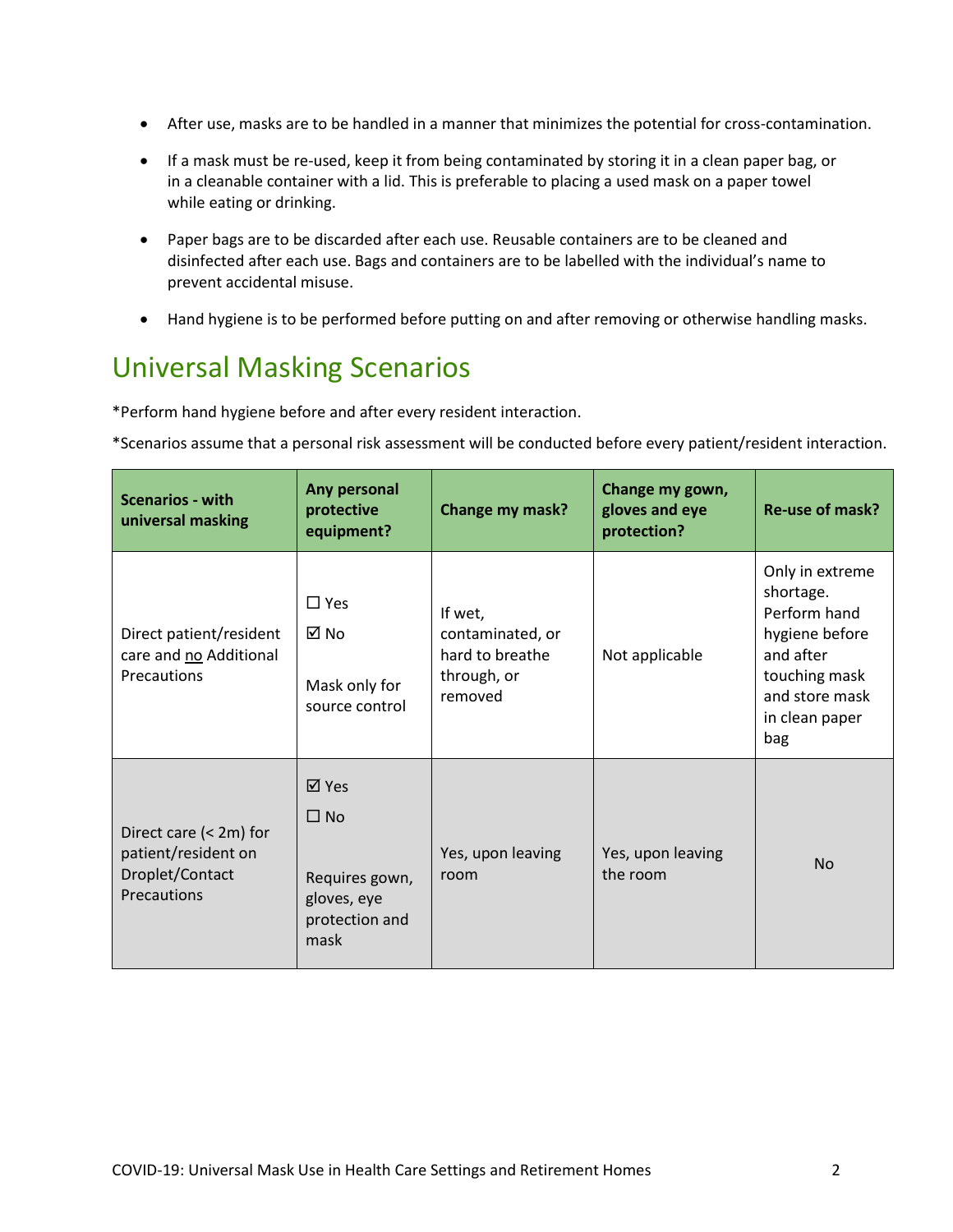| <b>Scenarios - with</b><br>universal masking                                                                                                                                                    | Any personal<br>protective<br>equipment?                                                                                                              | Change my mask?                                           | Change my gown,<br>gloves and eye<br>protection?                                                                                                | Re-use of mask?                                                                                                                 |
|-------------------------------------------------------------------------------------------------------------------------------------------------------------------------------------------------|-------------------------------------------------------------------------------------------------------------------------------------------------------|-----------------------------------------------------------|-------------------------------------------------------------------------------------------------------------------------------------------------|---------------------------------------------------------------------------------------------------------------------------------|
| Direct care for multiple<br>patients/residents on<br>Droplet/Contact<br>Precautions who are in<br>the same ward room or<br>cohort                                                               | ⊠ Yes<br>$\Box$ No<br>Requires gown,<br>gloves, eye<br>protection and<br>mask                                                                         | Yes, upon leaving<br>cohorted area                        | Change gloves,<br>gown* and clean<br>hands between each<br>resident<br>*Mask and eye<br>protection removed<br>upon leaving the<br>cohorted area | No.                                                                                                                             |
| Enter patient/resident<br>room on<br>Droplet/Contact<br>Precautions and $> 2$ m<br>from resident (e.g.<br>drop off meal tray,<br>observe patient or their<br>monitor without direct<br>contact) | $\Box$ Yes<br>$\Box$ No<br>$\boxtimes$ Based on Risk<br>Assessment<br>Mask Only $-$<br>have access to<br>PPE if care<br>needs change<br>while in room | If wet,<br>contaminated, or<br>hard to breathe<br>through | Not applicable,<br>unless risk<br>assessment<br>warrants PPE                                                                                    | Only in extreme<br>shortage.<br>Perform hand<br>hygiene before<br>and after<br>touching mask<br>and store in<br>clean paper bag |

\*extended use or leaving PPE on when moving between residents is not best practice in IPAC and is only be used as part of a strategy to conserve PPE during a shortage, and in consultation with IPAC team.

# **Definitions**

**Universal Masking:** Wearing a medical mask at all times to protect others from the wearer.

**Personal Protective Equipment:** Personal protective equipment, commonly referred to as "PPE", is equipment and clothing worn to minimize exposure to hazards and prevent illnesses and infection to the worker. For the purposes of this document, PPE consists of a mask, gloves, gown and eye protection, and is chosen as part of personal risk assessment<sup>1</sup>.

**Personal Risk Assessment:** An evaluation of the interaction of the health care provider, the client/patient/resident and the client/patient/resident environment to assess and analyze the potential for exposure to infectious disease<sup>2</sup>.

**Source Control:** Personal practices that help prevent the spread of bacteria and viruses to others (e.g., covering the mouth when coughing, wearing a mask)<sup>2</sup>.

**Extended Use:** Refers to the practice of wearing the same item of personal protective equipment for repeated encounters with several patients, without removing it between the encounters. Extended use may be implemented when multiple patients with the same infection are placed together in dedicated waiting rooms, clinics or hospital units<sup>3</sup> during supply shortages and in consultation with the IPAC team.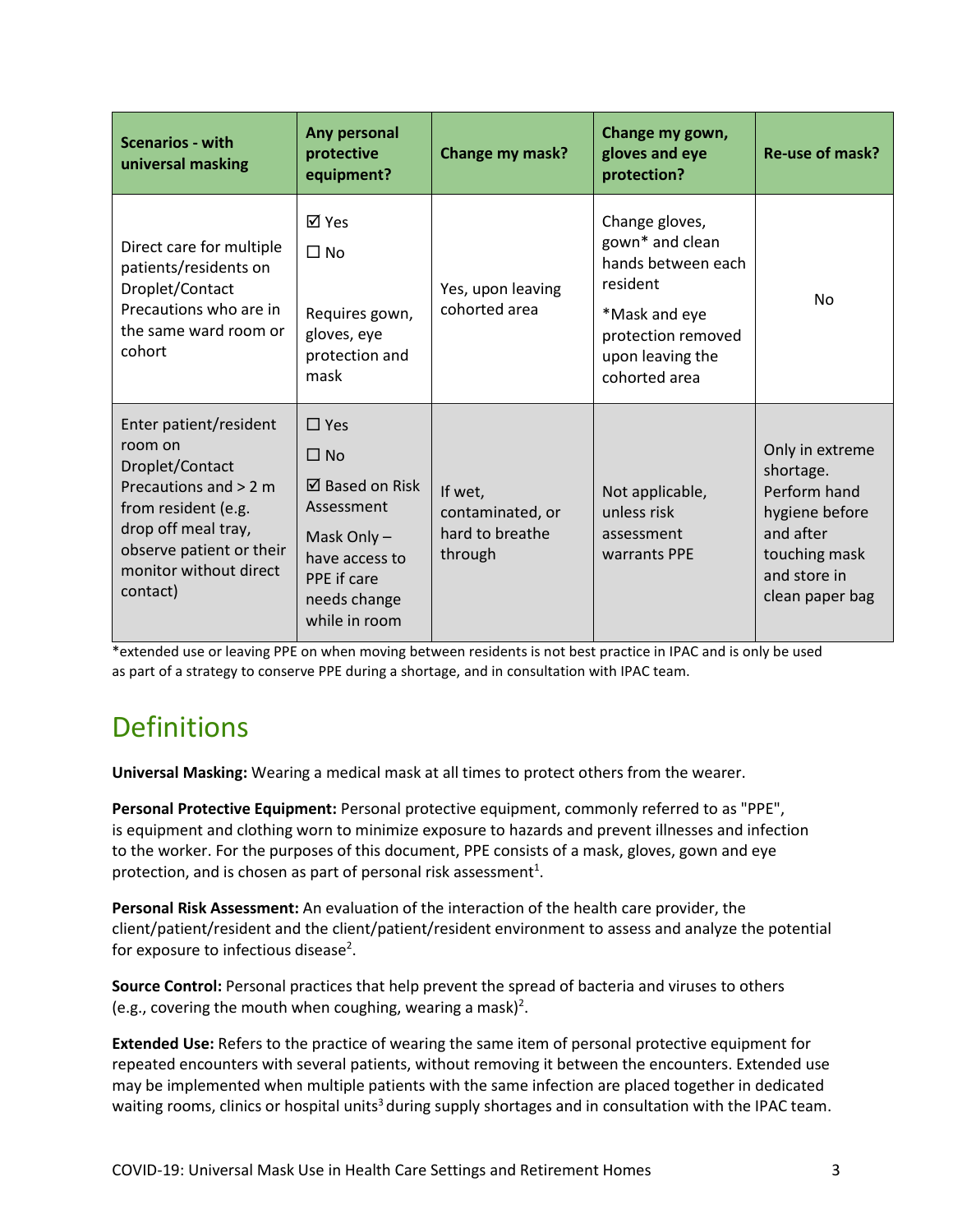**Re-use:** The practice of using the same item of personal protective equipment for multiple encounters with patients but removing it ('doffing') between at least some of the encounters. The item of personal protective equipment is stored in between encounters and re-used<sup>3</sup>.

Conservation (strategies): Strategies employed to extend the supply of personal protective equipment<sup>3</sup>.

**Contamination:** The presence of an infectious agent on hands or on a surface, such as a counter, clothing, gowns, gloves, bedding, toys, surgical instruments, care equipment, dressings or other inanimate objects<sup>2</sup>.

**Cohorting:** Grouping two or more clients/patients/residents who are either colonized or infected with the same microorganism to a geographic area, with staffing assignments restricted to the cohorted group of patients<sup>2</sup>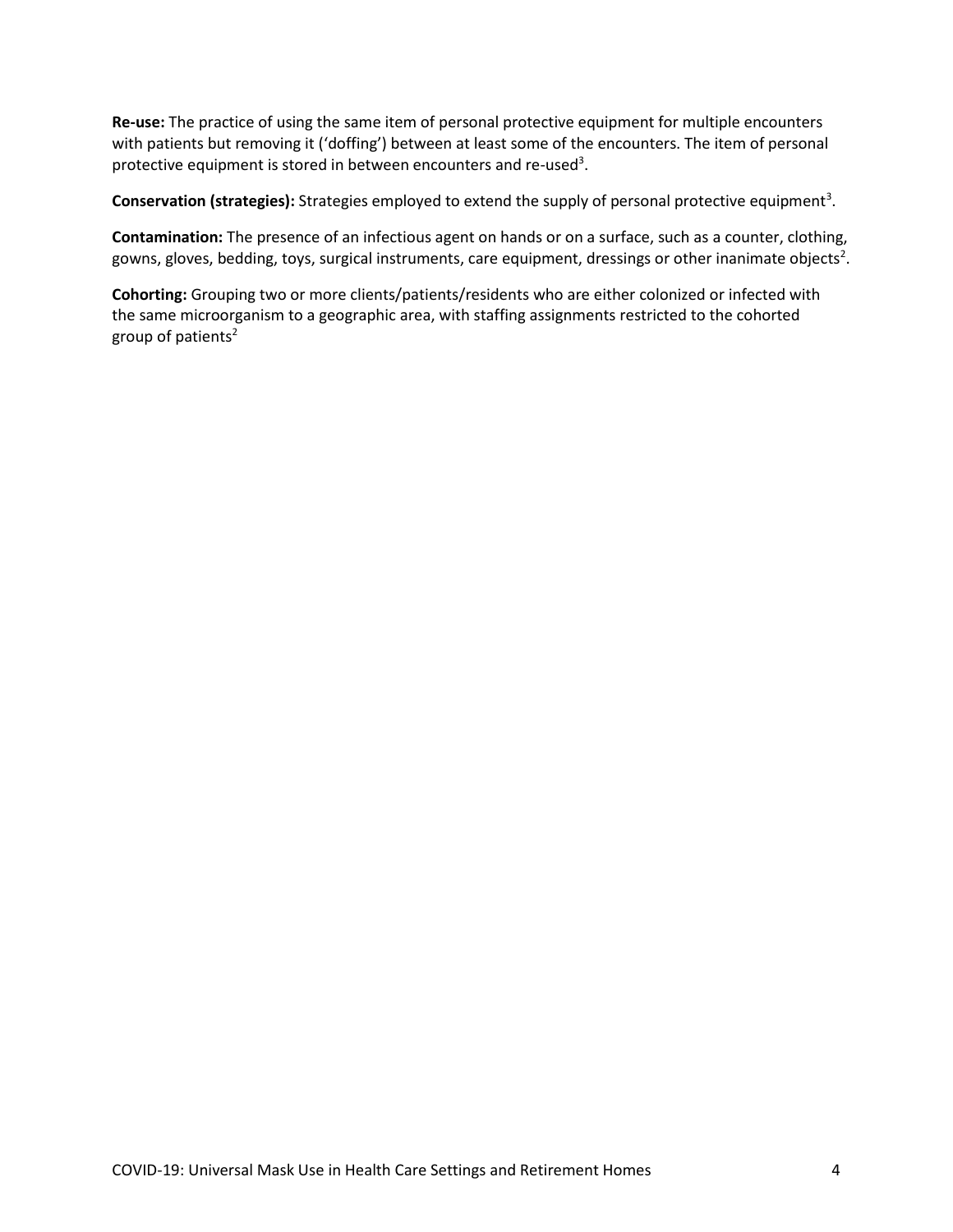#### References

- 1. Occupational Health and Safety Administration. Personal protective equipment [Internet]. Washington, DC: United States Department of Labor; 2004 [cited 2021 Jan 14]. Available from: <https://www.osha.gov/Publications/osha3151.pdf>
- 2. Ontario Agency for Health Protection and Promotion, Provincial Infectious Diseases Advisory Committee. Routine practices and additional precautions in all health care settings.  $3^{rd}$  ed. Toronto, ON: Queen's Printer for Ontario; 2012. Available from[: https://www.publichealthontario.ca/-/media/documents/bp-rpap-healthcare](https://www.publichealthontario.ca/-/media/documents/bp-rpap-healthcare-settings.pdf?la=en)[settings.pdf?la=en](https://www.publichealthontario.ca/-/media/documents/bp-rpap-healthcare-settings.pdf?la=en)
- 3. National Institute for Occupational Safety and Health. Pandemic planning: recommended guidance for extended use and limited re-use of N95 filtering facepiece respirators in healthcare settings [Internet]. Atlanta, GA: Centers for Disease Control and Prevention; 2020 [cited 2021 Jan 14]. Available from:

<https://www.cdc.gov/niosh/topics/hcwcontrols/recommendedguidanceextuse.html>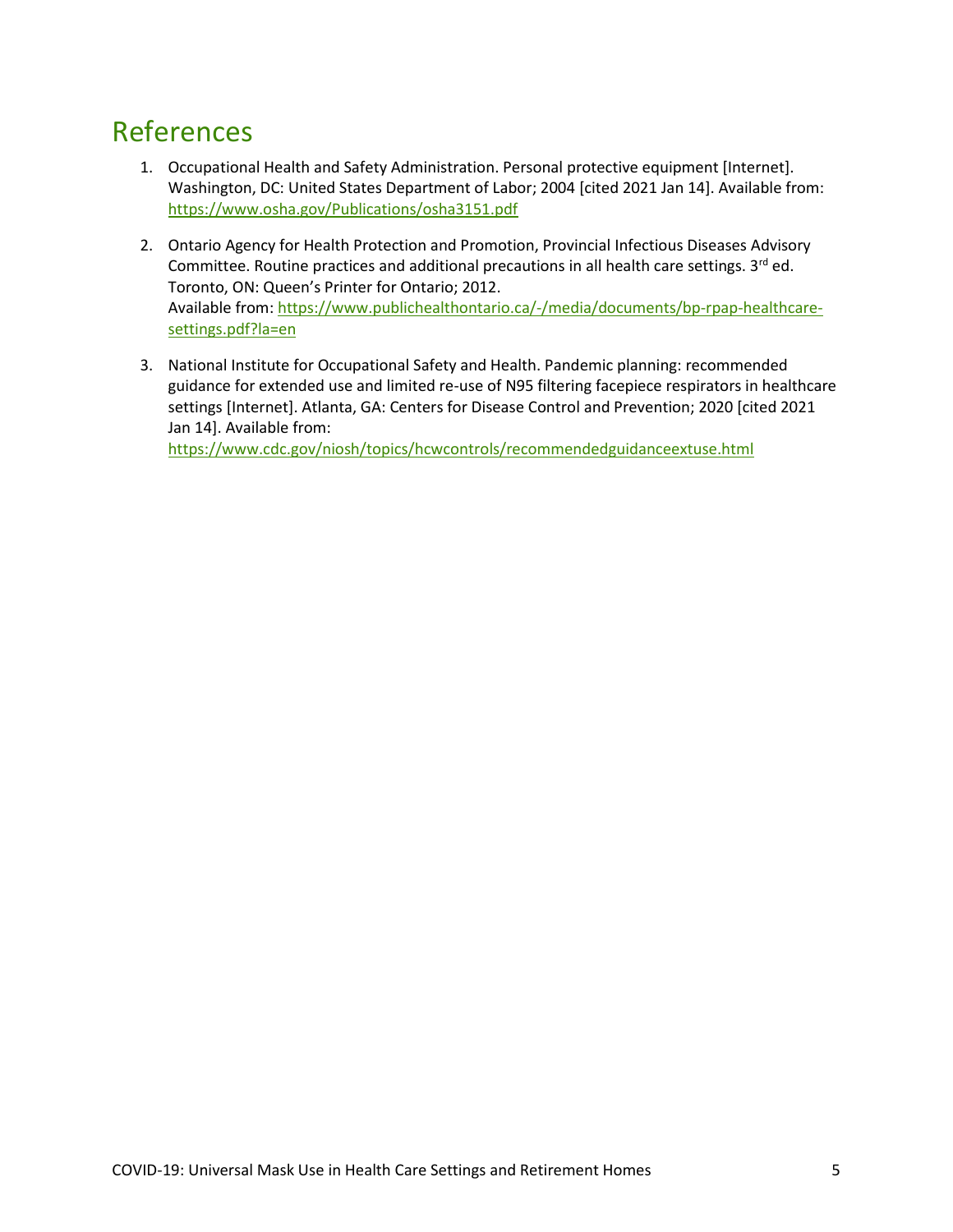# Summary of Revisions

This document is current to April 2020. New material in this revision is highlighted in the table below.

| Page | <b>Revision</b>                                                                                                                          | Implementation<br><b>Date</b> |
|------|------------------------------------------------------------------------------------------------------------------------------------------|-------------------------------|
|      | Reinforce extended use of PPE is only during supply shortages in<br>consultation with IPAC professional and/or outbreak management team. | January 29, 2021              |
|      | Point of care risk assessment is now more commonly called personal risk<br>assessment                                                    | January 29, 2021              |

# Publication History

Published: April 20, 2020 1<sup>st</sup> Revision: February 10, 2021